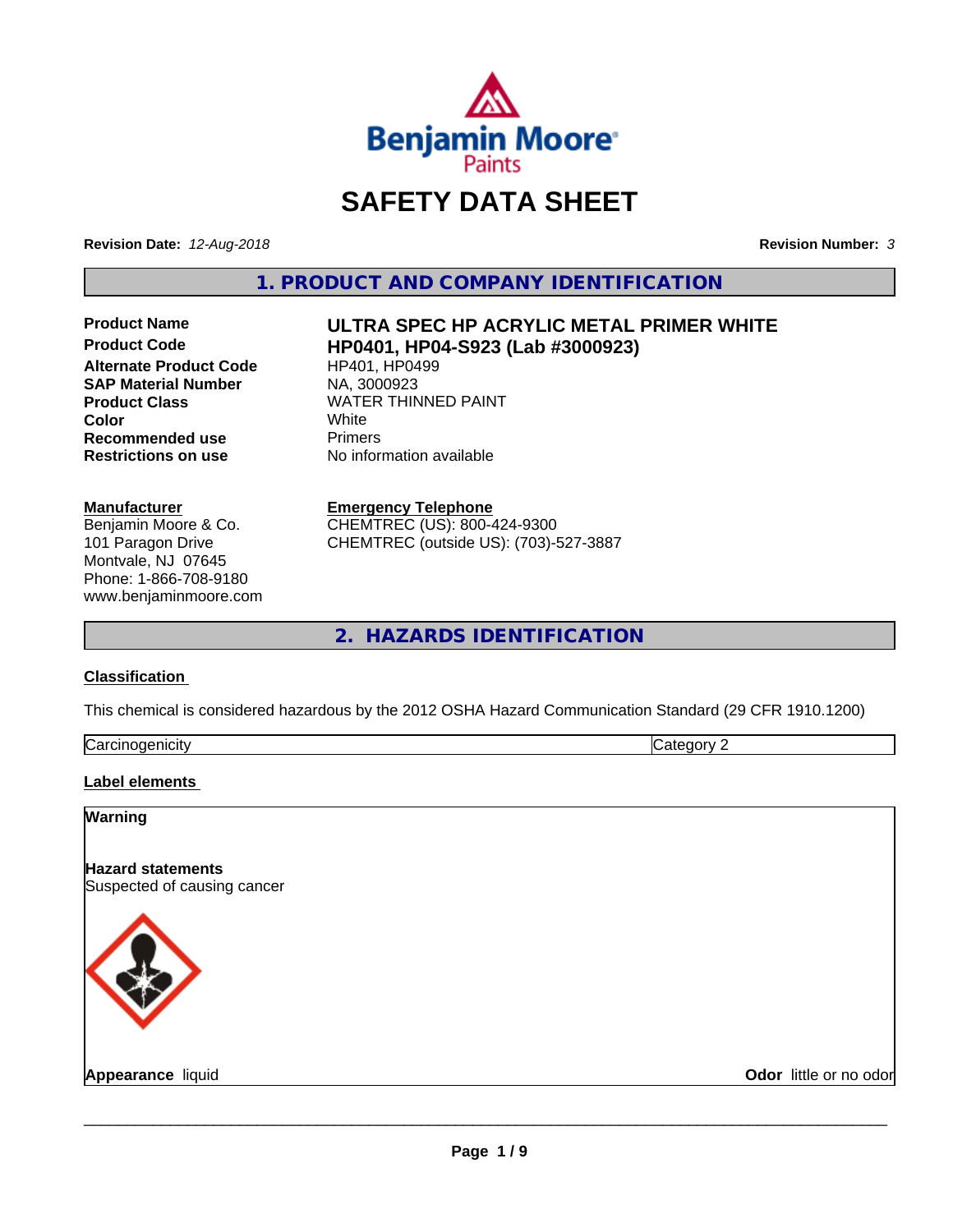### **Precautionary Statements - Prevention**

Obtain special instructions before use Do not handle until all safety precautions have been read and understood Use personal protective equipment as required

#### **Precautionary Statements - Response**

IF exposed or concerned: Get medical advice/attention

#### **Precautionary Statements - Storage**

Store locked up

#### **Precautionary Statements - Disposal**

Dispose of contents/container to an approved waste disposal plant

#### **Hazards not otherwise classified (HNOC)**

Not applicable

## **Other information**

No information available

## **3. COMPOSITION INFORMATION ON COMPONENTS**

| <b>Chemical name</b>            | <b>CAS No.</b> | Weight-% |
|---------------------------------|----------------|----------|
| Titanium dioxide                | 13463-67-7     | 15       |
| Kaolin                          | 1332-58-7      | υ        |
| Talc                            | 14807-96-6     | ιU       |
| Zinc phosphate                  | 7779-90-0      |          |
| Zinc oxide                      | 1314-13-2      |          |
| Sodium C14-C16 olefin sulfonate | 68439-57-6     | 0.5      |
| Sodium nitrite                  | 7632-00-0      | 0.5      |

|                                                  | 4. FIRST AID MEASURES                                                                                    |
|--------------------------------------------------|----------------------------------------------------------------------------------------------------------|
| <b>General Advice</b>                            | No hazards which require special first aid measures.                                                     |
| <b>Eye Contact</b>                               | Rinse thoroughly with plenty of water for at least 15 minutes and consult a<br>physician.                |
| Skin Contact                                     | Wash off immediately with soap and plenty of water while removing all<br>contaminated clothes and shoes. |
| Inhalation                                       | Move to fresh air. If symptoms persist, call a physician.                                                |
| Ingestion                                        | Clean mouth with water and afterwards drink plenty of water. Consult a physician<br>if necessary.        |
| <b>Most Important</b><br><b>Symptoms/Effects</b> | None known.                                                                                              |
| <b>Notes To Physician</b>                        | Treat symptomatically.                                                                                   |
|                                                  |                                                                                                          |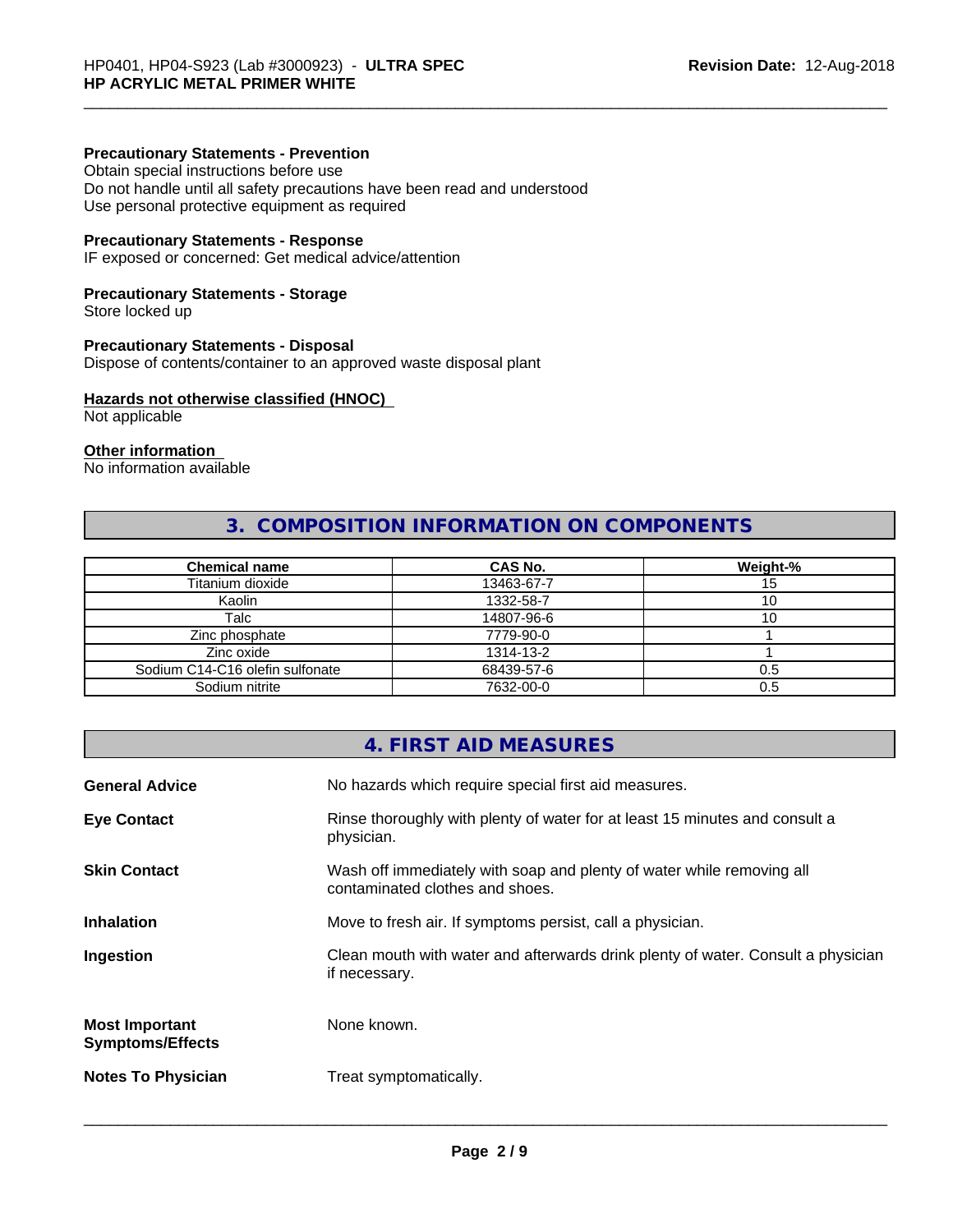## **5. FIRE-FIGHTING MEASURES**

| <b>Suitable Extinguishing Media</b>                                              | Use extinguishing measures that are appropriate to local<br>circumstances and the surrounding environment.                                   |
|----------------------------------------------------------------------------------|----------------------------------------------------------------------------------------------------------------------------------------------|
| <b>Protective Equipment And Precautions For</b><br><b>Firefighters</b>           | As in any fire, wear self-contained breathing apparatus<br>pressure-demand, MSHA/NIOSH (approved or equivalent)<br>and full protective gear. |
| <b>Specific Hazards Arising From The Chemical</b>                                | Closed containers may rupture if exposed to fire or<br>extreme heat.                                                                         |
| <b>Sensitivity To Mechanical Impact</b>                                          | No.                                                                                                                                          |
| <b>Sensitivity To Static Discharge</b>                                           | No.                                                                                                                                          |
| <b>Flash Point Data</b><br>Flash Point (°F)<br>Flash Point (°C)<br><b>Method</b> | Not applicable<br>Not applicable<br>Not applicable                                                                                           |
| <b>Flammability Limits In Air</b>                                                |                                                                                                                                              |
| Lower flammability limit:<br><b>Upper flammability limit:</b>                    | Not applicable<br>Not applicable                                                                                                             |
| <b>Flammability: 0</b><br>NFPA<br>Health: 1                                      | <b>Instability: 0</b><br><b>Special: Not Applicable</b>                                                                                      |
| <b>NFPA Legend</b><br>0 - Not Hazardous<br>1 - Slightly                          |                                                                                                                                              |

- 2 Moderate
- 3 High
- 4 Severe

*The ratings assigned are only suggested ratings, the contractor/employer has ultimate responsibilities for NFPA ratings where this system is used.*

*Additional information regarding the NFPA rating system is available from the National Fire Protection Agency (NFPA) at www.nfpa.org.*

## **6. ACCIDENTAL RELEASE MEASURES**

| <b>Personal Precautions</b>      | Avoid contact with skin, eyes and clothing. Ensure adequate ventilation.                             |
|----------------------------------|------------------------------------------------------------------------------------------------------|
| <b>Other Information</b>         | Prevent further leakage or spillage if safe to do so.                                                |
| <b>Environmental precautions</b> | See Section 12 for additional Ecological Information.                                                |
| <b>Methods for Cleaning Up</b>   | Soak up with inert absorbent material. Sweep up and shovel into suitable<br>containers for disposal. |

## **7. HANDLING AND STORAGE**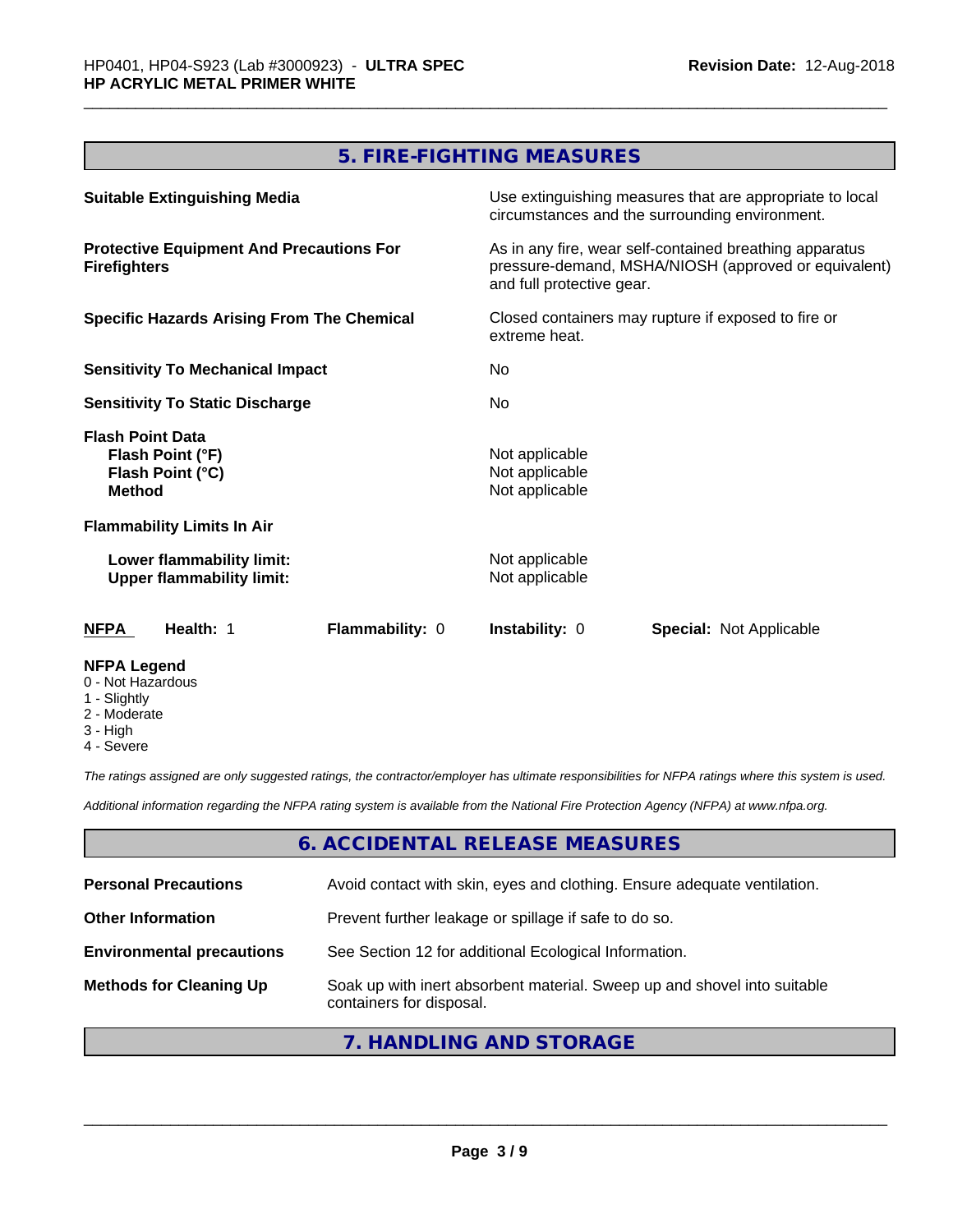| <b>Handling</b>               | Avoid contact with skin, eyes and clothing. Avoid breathing vapors, spray mists or<br>sanding dust. In case of insufficient ventilation, wear suitable respiratory<br>equipment. |
|-------------------------------|----------------------------------------------------------------------------------------------------------------------------------------------------------------------------------|
| <b>Storage</b>                | Keep container tightly closed. Keep out of the reach of children.                                                                                                                |
| <b>Incompatible Materials</b> | No information available                                                                                                                                                         |
|                               |                                                                                                                                                                                  |

**8. EXPOSURE CONTROLS/PERSONAL PROTECTION**

## **Exposure Limits**

| Chemical name    | <b>ACGIH TLV</b>          | <b>OSHA PEL</b>                                        |
|------------------|---------------------------|--------------------------------------------------------|
| Titanium dioxide | 10 mg/m $3$ - TWA         | $15 \text{ mg/m}^3$ - TWA                              |
| Kaolin           | 2 mg/m <sup>3</sup> - TWA | 15 mg/m <sup>3</sup> - TWA<br>$5 \text{ mg/m}^3$ - TWA |
| Talc             | $2 \text{ ma/m}^3$ - TWA  | 20 mppcf - TWA                                         |
| Zinc oxide       | 2 mg/m <sup>3</sup> - TWA | 5 mg/m <sup>3</sup> - TWA                              |
|                  | 10 mg/m $3$ - STEL        | 15 mg/m <sup>3</sup> - TWA                             |

### **Legend**

ACGIH - American Conference of Governmental Industrial Hygienists Exposure Limits OSHA - Occupational Safety & Health Administration Exposure Limits N/E - Not Established

| <b>Engineering Measures</b>          | Ensure adequate ventilation, especially in confined areas.                                                                          |
|--------------------------------------|-------------------------------------------------------------------------------------------------------------------------------------|
| <b>Personal Protective Equipment</b> |                                                                                                                                     |
| <b>Eye/Face Protection</b>           | Safety glasses with side-shields.                                                                                                   |
| <b>Skin Protection</b>               | Protective gloves and impervious clothing.                                                                                          |
| <b>Respiratory Protection</b>        | In case of insufficient ventilation wear suitable respiratory equipment.                                                            |
| <b>Hygiene Measures</b>              | Avoid contact with skin, eyes and clothing. Remove and wash contaminated<br>clothing before re-use. Wash thoroughly after handling. |

**9. PHYSICAL AND CHEMICAL PROPERTIES**

| No information available<br>Vapor density<br>Wt. % Solids<br>$50 - 60$<br>$40 - 50$<br>Vol. % Solids<br>$40 - 50$<br>Wt. % Volatiles<br>$50 - 60$<br>Vol. % Volatiles | <b>Specific Gravity</b><br>рH<br><b>Viscosity (cps)</b><br>Solubility(ies)<br><b>Water solubility</b><br><b>Evaporation Rate</b><br>Vapor pressure @20 °C (kPa) | $1.28 - 1.33$<br>No information available<br>No information available<br>No information available<br>No information available<br>No information available<br>No information available |
|-----------------------------------------------------------------------------------------------------------------------------------------------------------------------|-----------------------------------------------------------------------------------------------------------------------------------------------------------------|---------------------------------------------------------------------------------------------------------------------------------------------------------------------------------------|
|-----------------------------------------------------------------------------------------------------------------------------------------------------------------------|-----------------------------------------------------------------------------------------------------------------------------------------------------------------|---------------------------------------------------------------------------------------------------------------------------------------------------------------------------------------|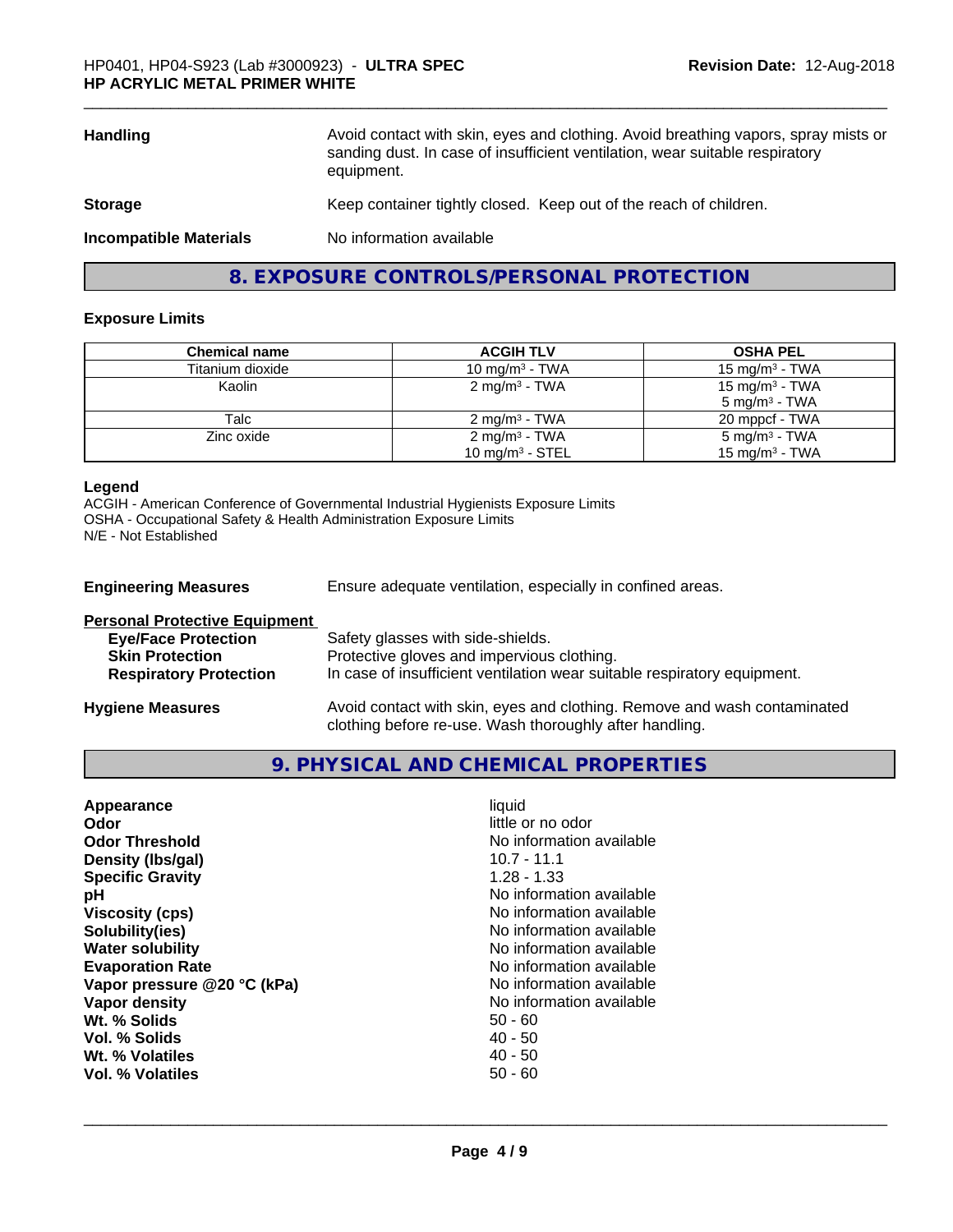| <b>VOC Regulatory Limit (g/L)</b>    | < 100                    |
|--------------------------------------|--------------------------|
| <b>Boiling Point (°F)</b>            | 212                      |
| <b>Boiling Point (°C)</b>            | 100                      |
| <b>Freezing Point (°F)</b>           | 32                       |
| <b>Freezing Point (°C)</b>           | 0                        |
| Flash Point (°F)                     | Not applicable           |
| Flash Point (°C)                     | Not applicable           |
| <b>Method</b>                        | Not applicable           |
| Flammability (solid, gas)            | Not applicable           |
| <b>Upper flammability limit:</b>     | Not applicable           |
| Lower flammability limit:            | Not applicable           |
| <b>Autoignition Temperature (°F)</b> | No information available |
| <b>Autoignition Temperature (°C)</b> | No information available |
| Decomposition Temperature (°F)       | No information available |
| Decomposition Temperature (°C)       | No information available |
| <b>Partition coefficient</b>         | No information available |

## **10. STABILITY AND REACTIVITY**

| <b>Reactivity</b>                       | Not Applicable                           |
|-----------------------------------------|------------------------------------------|
| <b>Chemical Stability</b>               | Stable under normal conditions.          |
| <b>Conditions to avoid</b>              | Prevent from freezing.                   |
| <b>Incompatible Materials</b>           | No materials to be especially mentioned. |
| <b>Hazardous Decomposition Products</b> | None under normal use.                   |
| Possibility of hazardous reactions      | None under normal conditions of use.     |

## **11. TOXICOLOGICAL INFORMATION**

|                                          | I I. I UAIUULUUIUAL IIII UNIIATIUII                                                                             |
|------------------------------------------|-----------------------------------------------------------------------------------------------------------------|
| <b>Product Information</b>               |                                                                                                                 |
| Information on likely routes of exposure |                                                                                                                 |
|                                          | <b>Principal Routes of Exposure</b> Eye contact, skin contact and inhalation.                                   |
| <b>Acute Toxicity</b>                    |                                                                                                                 |
| <b>Product Information</b>               | No information available                                                                                        |
|                                          | Symptoms related to the physical, chemical and toxicological characteristics                                    |
| <b>Symptoms</b>                          | No information available                                                                                        |
|                                          | Delayed and immediate effects as well as chronic effects from short and long-term exposure                      |
| Eye contact                              | May cause slight irritation.                                                                                    |
| <b>Skin contact</b>                      | Substance may cause slight skin irritation. Prolonged or repeated contact may dry<br>skin and cause irritation. |
| <b>Inhalation</b>                        | May cause irritation of respiratory tract.                                                                      |
|                                          |                                                                                                                 |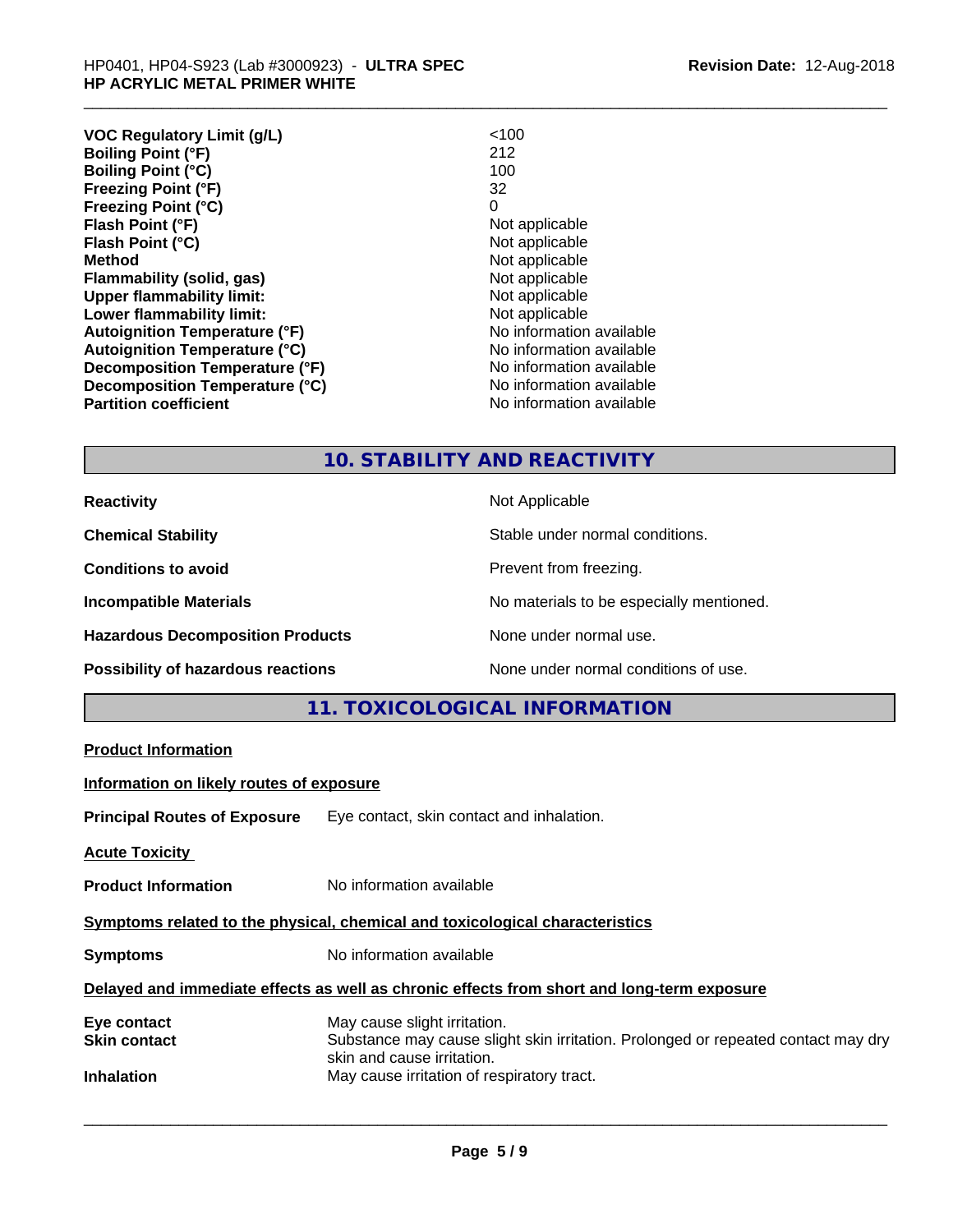| Ingestion                       | Ingestion may cause gastrointestinal irritation, nausea, vomiting and diarrhea. |
|---------------------------------|---------------------------------------------------------------------------------|
| <b>Sensitization</b>            | No information available                                                        |
| <b>Neurological Effects</b>     | No information available.                                                       |
| <b>Mutagenic Effects</b>        | No information available.                                                       |
| <b>Reproductive Effects</b>     | No information available.                                                       |
| <b>Developmental Effects</b>    | No information available.                                                       |
| <b>Target organ effects</b>     | No information available.                                                       |
| <b>STOT - single exposure</b>   | No information available.                                                       |
| <b>STOT - repeated exposure</b> | No information available.                                                       |
| Other adverse effects           | No information available.                                                       |
| <b>Aspiration Hazard</b>        | No information available                                                        |

#### **Numerical measures of toxicity**

**The following values are calculated based on chapter 3.1 of the GHS document**

**ATEmix (oral)** 29154 mg/kg

#### **Component Information**

Titanium dioxide LD50 Oral: > 10000 mg/kg (Rat) Kaolin LD50 Oral: > 5000 mg/kg (Rat) Zinc oxide LD50 Oral: 5000 mg/kg (Rat) LC50 Inhalation (Dust):  $> 5700$  mg/m<sup>3</sup> (Rat, 4 hr.) Sodium nitrite LD50 Oral: 180 mg/kg (Rat) LC50 Inhalation (Dust):  $5.5$  mg/m<sup>3</sup> (Rat, 4 hr.)

#### **Carcinogenicity**

*The information below indicateswhether each agency has listed any ingredient as a carcinogen:.*

| <b>Chemical name</b> | <b>IARC</b>           | <b>NTP</b> | <b>OSHA</b> |  |
|----------------------|-----------------------|------------|-------------|--|
|                      | 2B - Possible Human   |            | Listed      |  |
| Titanium dioxide     | Carcinoɑen            |            |             |  |
|                      | l 2A - Probable Human |            | Listed      |  |
| Sodium nitrite       | Carcinogen            |            |             |  |

• Although IARC has classified titanium dioxide as possibly carcinogenic to humans (2B), their summary concludes: "No significant exposure to titanium dioxide is thought to occur during the use of products in which titanium dioxide is bound to other materials, such as paint."

#### **Legend**

IARC - International Agency for Research on Cancer NTP - National Toxicity Program OSHA - Occupational Safety & Health Administration

**12. ECOLOGICAL INFORMATION**

## **Ecotoxicity Effects**

The environmental impact of this product has not been fully investigated.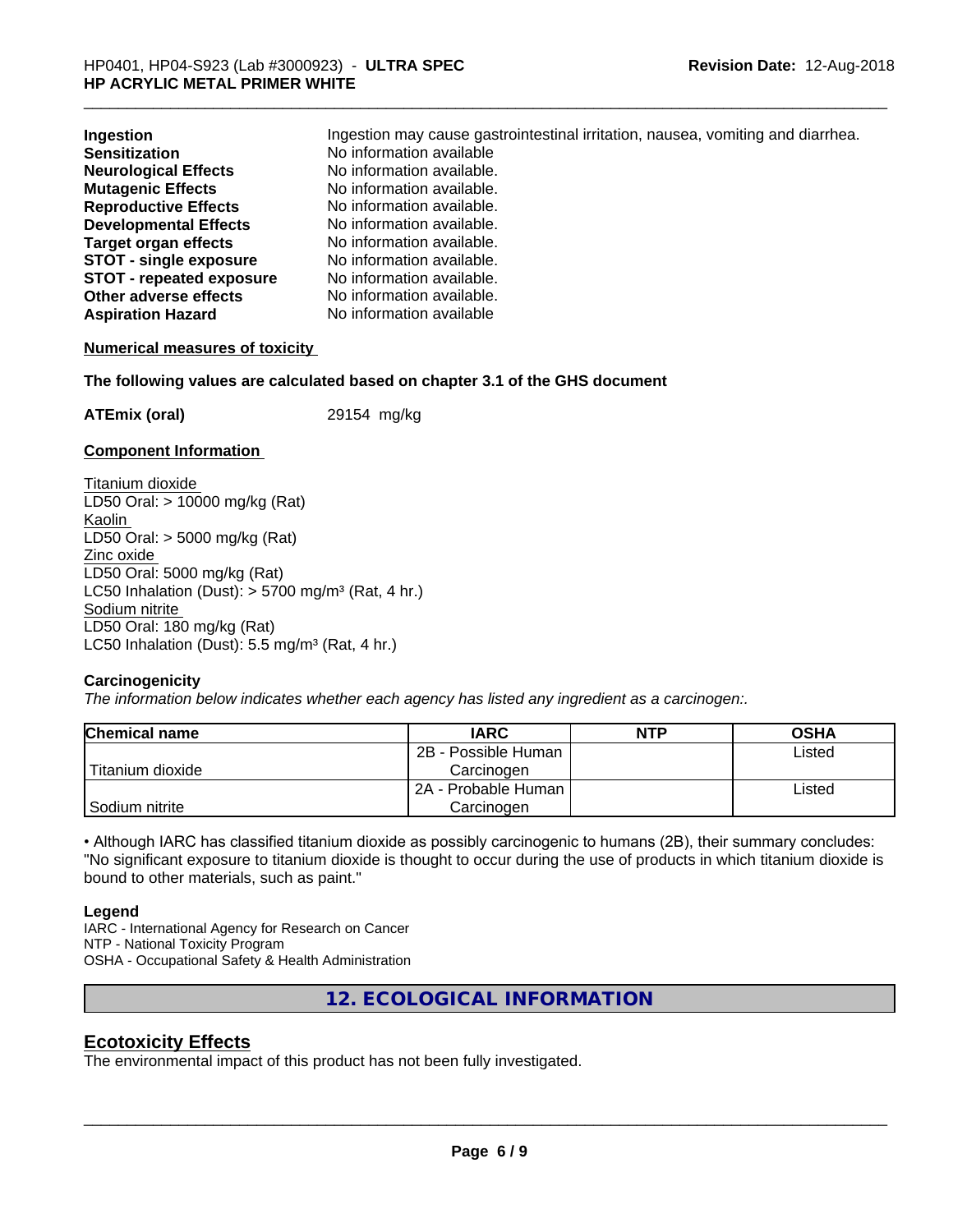## **Product Information**

#### **Acute Toxicity to Fish**

No information available

## **Acute Toxicity to Aquatic Invertebrates**

No information available

### **Acute Toxicity to Aquatic Plants**

No information available

#### **Persistence / Degradability**

No information available.

#### **Bioaccumulation**

There is no data for this product.

### **Mobility in Environmental Media**

No information available.

#### **Ozone**

No information available

## **Component Information**

### **Acute Toxicity to Fish**

Titanium dioxide  $LC50:$  > 1000 mg/L (Fathead Minnow - 96 hr.)

#### **Acute Toxicity to Aquatic Invertebrates**

No information available

## **Acute Toxicity to Aquatic Plants**

No information available

|                              | 13. DISPOSAL CONSIDERATIONS                                                                                                                                                                                               |
|------------------------------|---------------------------------------------------------------------------------------------------------------------------------------------------------------------------------------------------------------------------|
| <b>Waste Disposal Method</b> | Dispose of in accordance with federal, state, and local regulations. Local<br>requirements may vary, consult your sanitation department or state-designated<br>environmental protection agency for more disposal options. |
|                              | <b>14. TRANSPORT INFORMATION</b>                                                                                                                                                                                          |
| <b>DOT</b>                   | Not regulated                                                                                                                                                                                                             |
| <b>ICAO/IATA</b>             | Not regulated                                                                                                                                                                                                             |
| <b>IMDG / IMO</b>            | Not regulated                                                                                                                                                                                                             |
|                              |                                                                                                                                                                                                                           |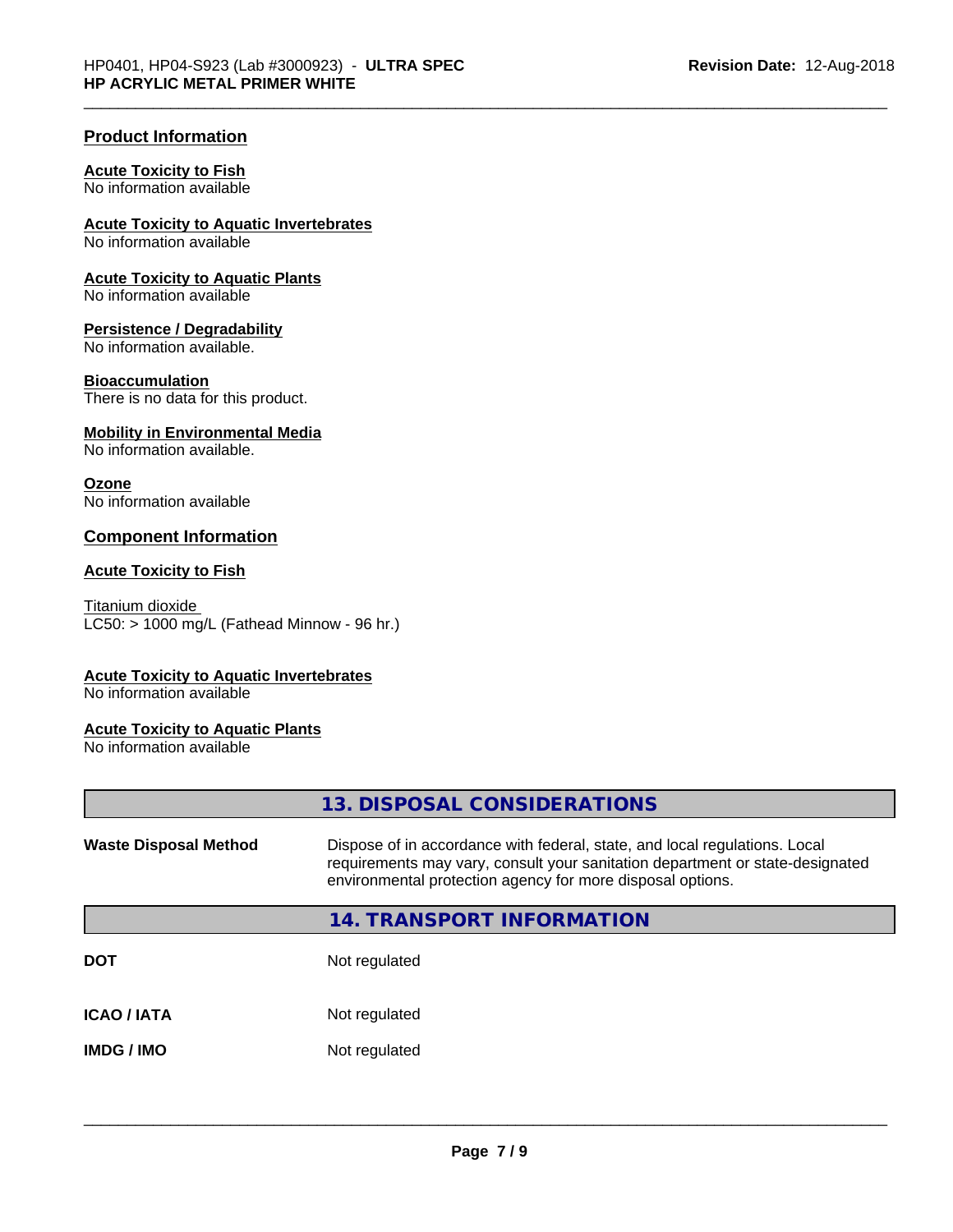## **15. REGULATORY INFORMATION**

## **International Inventories**

| <b>TSCA: United States</b> | Yes - All components are listed or exempt. |
|----------------------------|--------------------------------------------|
| <b>DSL: Canada</b>         | Yes - All components are listed or exempt. |

## **Federal Regulations**

#### **SARA 311/312 hazardous categorization**

| Acute health hazard               | Nο  |
|-----------------------------------|-----|
| Chronic Health Hazard             | Yes |
| Fire hazard                       | Nο  |
| Sudden release of pressure hazard | Nο  |
| Reactive Hazard                   | N٥  |

## **SARA 313**

Section 313 of Title III of the Superfund Amendments and Reauthorization Act of 1986 (SARA). This product contains a chemical or chemicals which are subject to the reporting requirements of the Act and Title 40 of the Code of Federal Regulations, Part 372:

*None*

#### **Clean Air Act,Section 112 Hazardous Air Pollutants (HAPs) (see 40 CFR 61)**

This product contains the following HAPs:

*None*

## **US State Regulations**

## **California Proposition 65**

# **AVIMARNING:** Cancer and Reproductive Harm– www.P65warnings.ca.gov

#### **State Right-to-Know**

| <b>Chemical name</b> | <b>Massachusetts</b> | <b>New Jersey</b> | Pennsylvania |
|----------------------|----------------------|-------------------|--------------|
| Titanium dioxide     |                      |                   |              |
| Kaolin               |                      |                   |              |
| Talc                 |                      |                   |              |
| Sodium nitrite       |                      |                   |              |

**Legend**

X - Listed

## **16. OTHER INFORMATION**